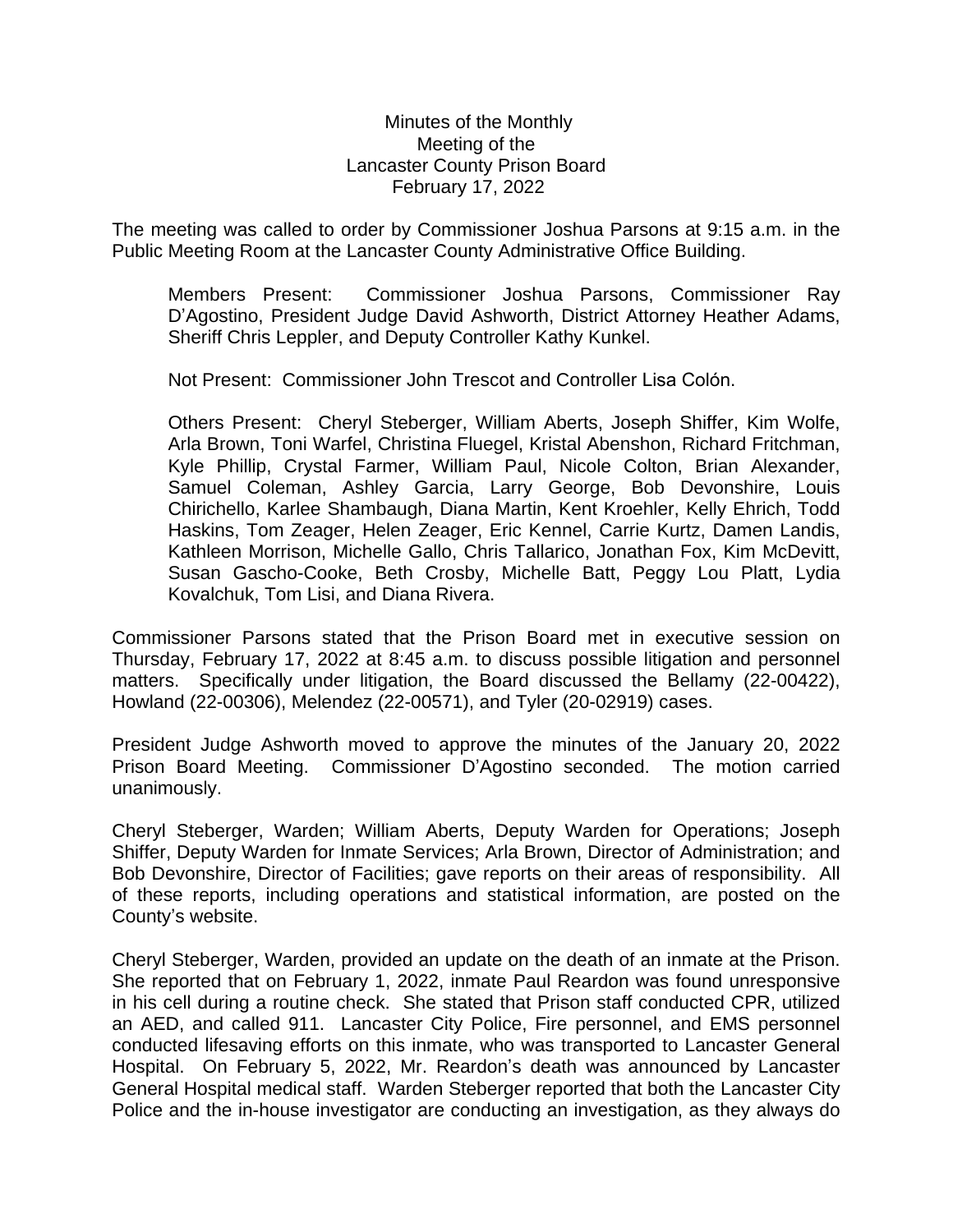with any incident. She stated that she received the Lancaster County Coroner's report, and the cause of death was passive hanging, with the manner of death being a suicide.

Warden Steberger provided an update on staffing. She reported the current staffing complement: allotment of 229, current staffing of 154, making it 75 officers short at the facility. She stated that they were short 80 officers at last month's Prison Board meeting. Warden Steberger stated that they are continuing to see an improvement in staffing numbers. Warden Steberger stated that she along with Deputy Warden Aberts and Major Chirichello are conducting interviews for the new correctional officer applicants on Mondays and Fridays. She stated that they had 47 interviews scheduled since the beginning of the year and have made 23 offers. Warden Steberger reported that a new class of ten correctional officers are in attendance today.

Warden Steberger reported the inmate population this morning is 745. The inmate population in January 2021 was 741 and 624 in January 2020.

Jonathan Fox, Have A Heart, asked for a root cause analysis for the death of the inmate. Warden Steberger stated that a mortality review will be held today after the meeting with the PrimeCare staff. Commissioner Parsons noted that there is an ongoing police investigation so until that time, there cannot be a lot of details shared about the incident.

Tim Lisi, LNP, asked if any more details of what occurred can be disclosed at this time. Warden Steberger stated that she cannot disclose any more details.

William Aberts, Deputy Warden for Operations, reported the officer of the month for January: First Shift, Officer Ross Kauffman. Officer Kauffman was unable to attend the meeting.

Deputy Warden Aberts reported that beginning February 15, 2022, a new block out schedule was implemented on the remaining half tier block out but providing two hours rather than one hour. He stated that the schedule required some rearranging of other tasks, and times will be adjusted as required.

Deputy Warden Aberts reported that the control panel project work continues to be a slow process and that no further improvement was seen following a virtual update that did not fix existing issues.

Joseph Shiffer, Deputy Warden for Inmate Services, provided a COVID update. Deputy Warden Shiffer reported that there has been a total of 322 positive cases in the inmate population since January 1, 2021, which includes 124 cases since January 1, 2022. He stated that currently there are four active cases and zero hospitalizations. Deputy Warden Shiffer reported that in January, 11 inmates were vaccinated. Thus far the total number of vaccinated inmates is 450. Deputy Warden Shiffer reported that 64 staff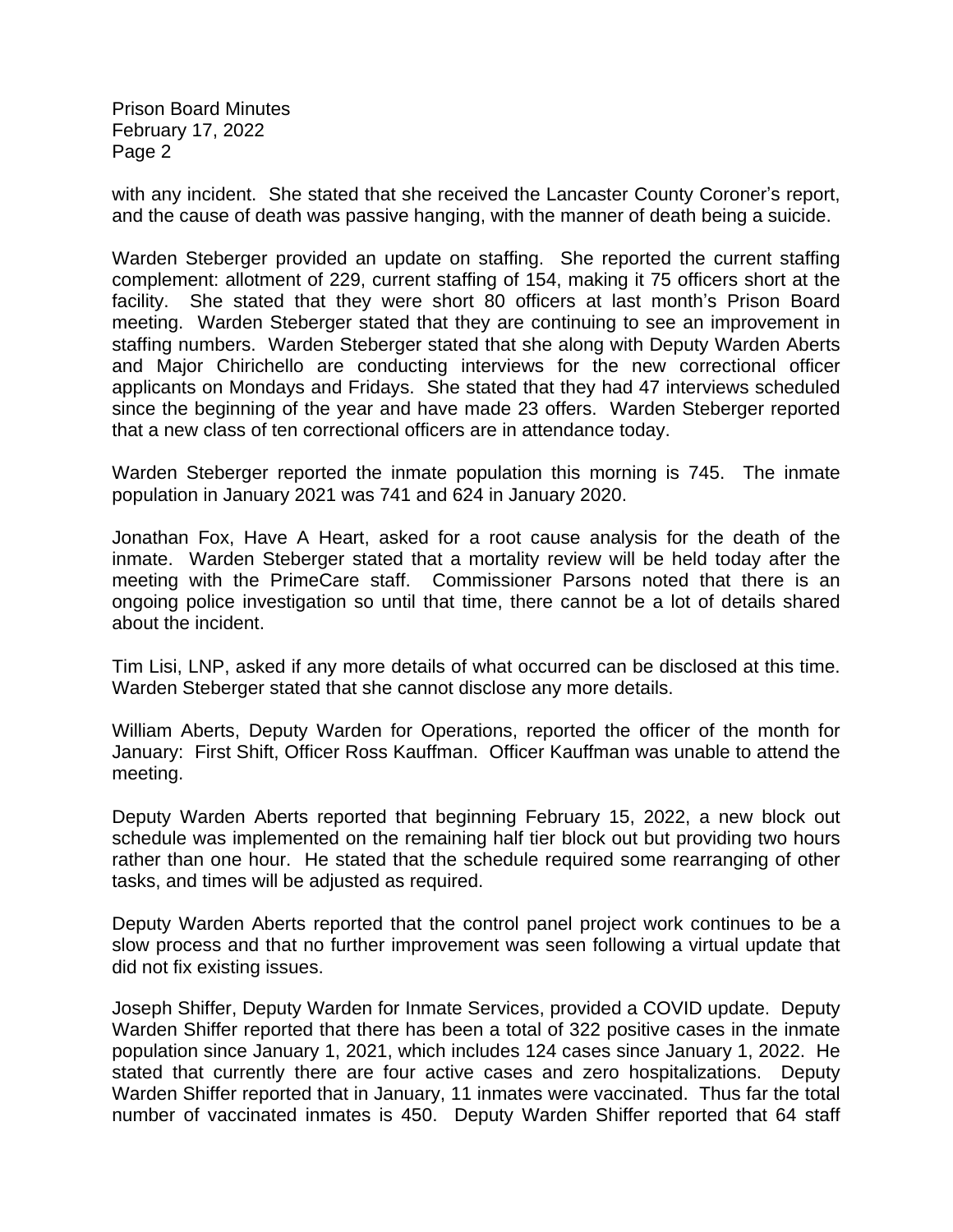previously tested positive, with zero out of the office and one test pending. He noted that since January 1, 2021, 9,556 tests have been conducted at the facility. Deputy Warden Shiffer stated they are doing well and they continue to trend downwards.

Deputy Warden Shiffer provided a staffing update for his department. He reported that interviews were held for the Drug and Alcohol Counselor position last week and they are in the process of following up with the candidates. Deputy Warden Shiffer stated that they plan to start interviews for the Recreation Director and General Specialist position next week. He stated that the three candidates for the Drug and Alcohol Counselor position were all very well qualified.

Deputy Warden Shiffer provided a reentry services update. He stated that after a meeting was held with Prison staff, they plan to open chaplain visits and chaplain groups effective February 28, 2022. Deputy Warden Shiffer reported that reentry classes will begin on March 8, 2022. He stated that they ran a pilot through January with the Pathways Home Grant program with 15 participants. Deputy Warden Shiffer stated that they will have another meeting in March to see what other services and treatment offerings they can start.

President Judge Ashworth thanked the Prison staff for the ability to process matters remotely by the Advanced Communication Technology (ACT). He stated that the Supreme Court is giving the Courts the authority to continue the ACT through April 1, 2022.

Arla Brown, Director of Administration, reported that barber services were offered in January, with 52 haircuts. She stated that they are attempting to continue the services once per month, which may increase to twice per month.

Ms. Brown reported that visitation will restart on February 28, 2022. She stated that the guidelines and process is posted on their website. The visitation time is by housing unit and those who wish to schedule a visit, must do so by calling the Prison the day before the planned visit.

Ms. Brown stated that Prison Stat was held in January with increased public participation. She stated that they found the interaction process beneficial, and as a result, they are adapting their reporting data based on input.

Ms. Brown reported that the remaining vacancy in her department continues to be under review to assess the needs of the department.

Ms. Brown stated that she will continue to include the employee separation data in the statistical data that is provided. Please note the December tablet data is not available.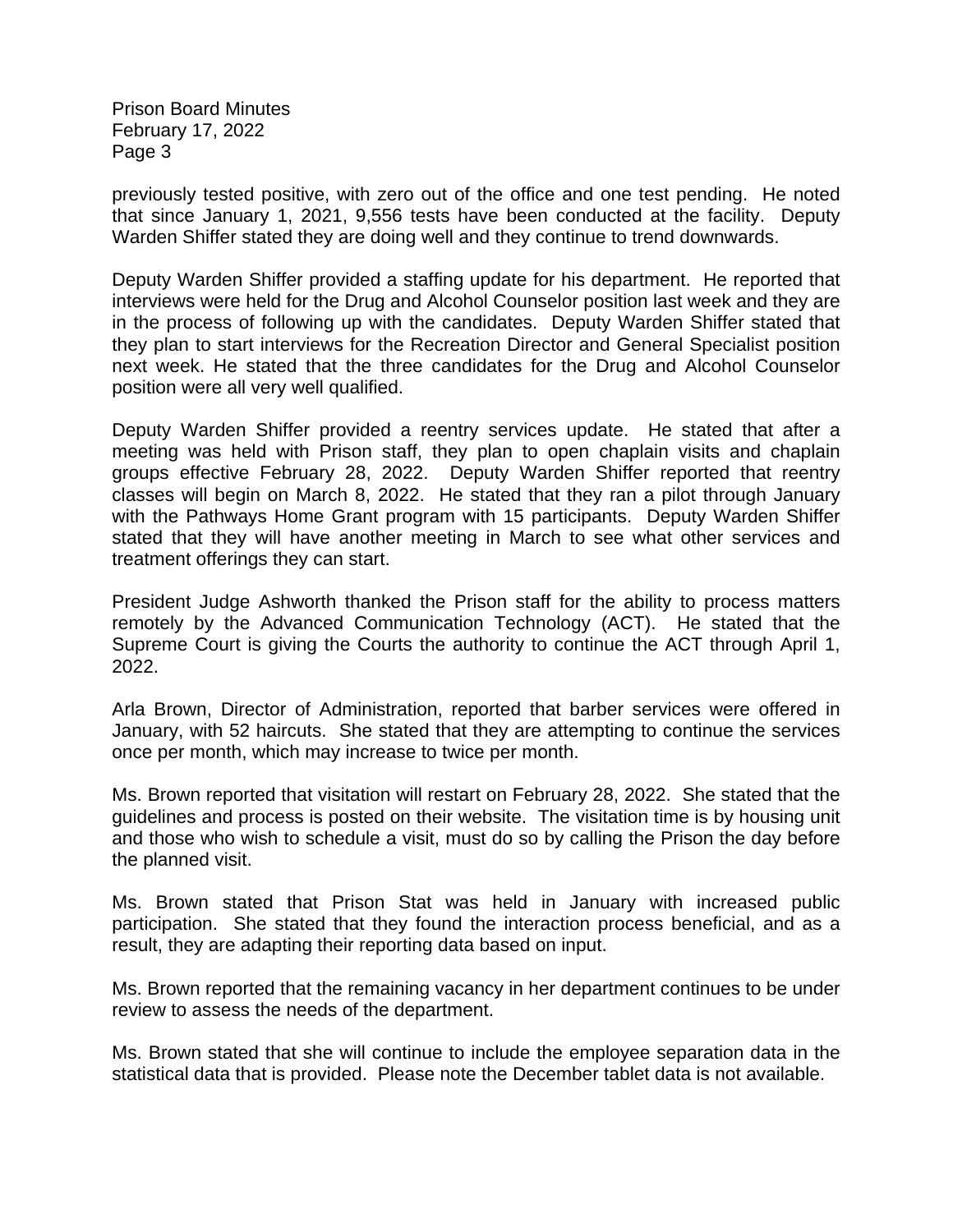Bob Devonshire, Director of Facilities Management, reported on his areas of responsibility:

- CGL is currently fully staffed.
- The contract for building maintenance was awarded to CGL on February 9, 2022.
- They continue to assist Deputy Warden Aberts on the door access control system upgrades.
- There were 47 work orders closed in January.

Mr. Fox asked Mr. Devonshire if he will be involved in the design phase of the new prison. Mr. Devonshire stated that so far, he has been involved in the land purchase and looks forward to continuing to be involved in the planning of the new prison.

Commissioner D'Agostino provided a land acquisition update for the new prison. He reported that this past Friday the County became the new owner of the property for the new prison. He stated that he and Mr. Devonshire looked at the property to post it for no trespassing and limit access. He noted that it will continue to be farmed by the previous owner until further notice. Commissioner D'Agostino stated that next month the work group that has been working on the acquisition plan will work on a proposed timeline for the remainder of the project.

Commissioner Parsons and Commissioner D'Agostino congratulated the new class of correctional officers in attendance.

In business from guests, Kent Kroehler, Have A Heart, gave a handout to the Board members regarding a "white paper" they are working on about the design of the new Prison (attached). Mr. Kroehler stated that they will be addressing specific areas of design that they believe should be considered in the new facility. He noted that this phase is crucial to ensure that those incarcerated will receive not only required care, custody, and control, but that they receive the necessary preparation to return to the community in a better condition than when they entered. Mr. Kroehler stated that they plan to present the rest of their report at the next Prison Board meeting with hopes that the members of the Board and County Commissioners will consider their recommendations.

President Judge Ashworth commented that the County has made a lot of innovations and he looks forward to collaborating with the Commissioners in designing a prison that really does what is needed.

Commissioner D'Agostino commented that he appreciates the collaborative work to date on the project. He stated that we have a great community with a lot of expertise,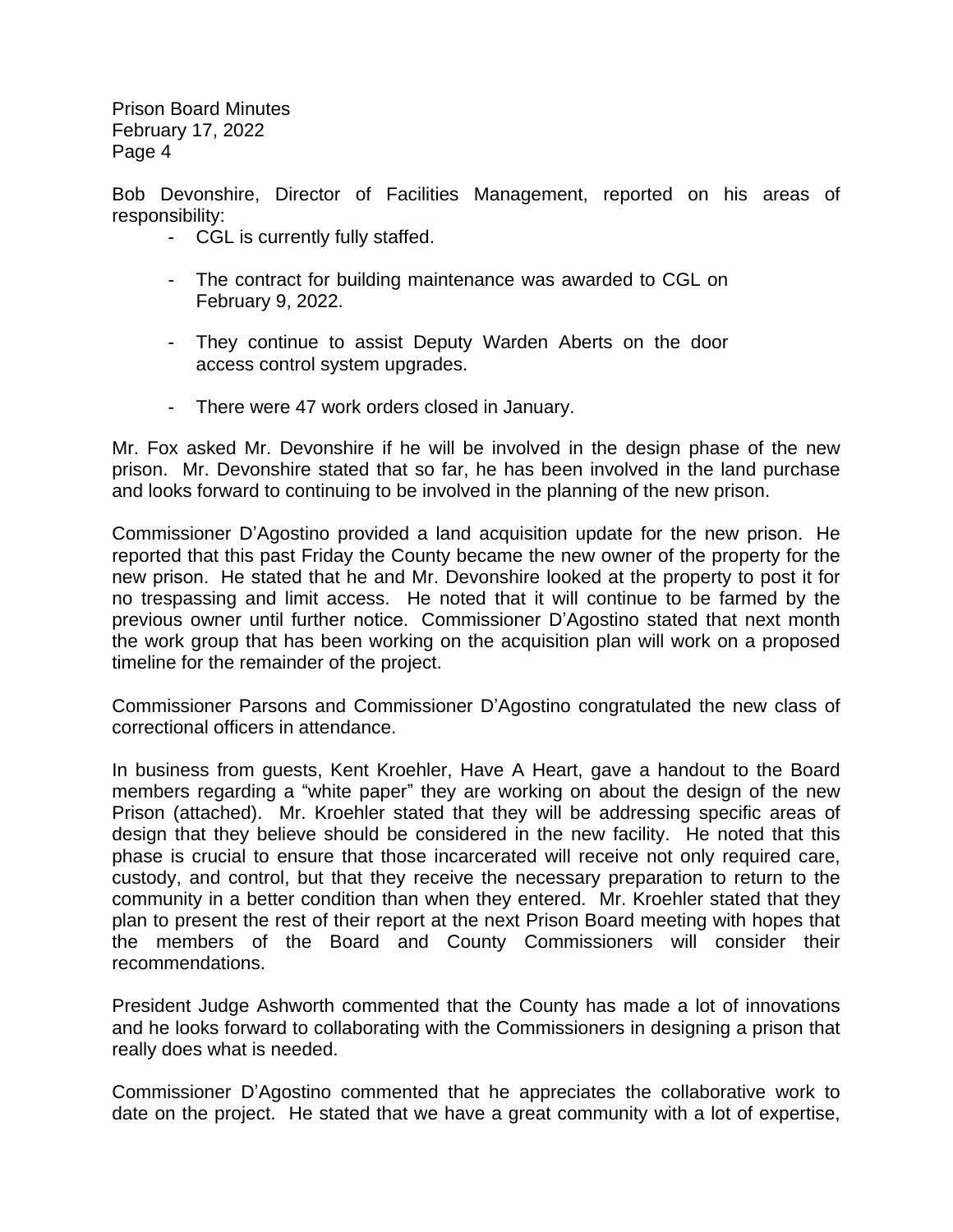which will be important during the next phase and that there will be ample time and opportunity for public participation.

Mr. Kroehler commented that they get anecdotal information from current and former inmates regarding the food at the Prison. He stated that inmates are saying that they are receiving undersized portions and less fruits and vegetables. He stated that some inmates go to bed hungry because they either cannot, or do not, eat what is there. Mr. Kroehler asked how the food vendor and nutrition is supervised.

Mr. Kroehler also commented about the inmates' tablets. He stated that he thinks the tablets are great, however, one consequence of having them, is the costs of local calls to families. He stated that one local call a day for 15 minutes costs \$76.50 per month and \$80.00 per month for one inter-state call. Mr. Kroehler stated that it is untenable to charge that rate to lower income families.

Deputy Warden Shiffer commented in regards to the food at the facility. He stated that Aramark does employ a certified dietician and all menus are reviewed at least once a year. Deputy Warden Shiffer stated that the menu was reviewed multiple times last year due to special diets and Aramark permanently added some of the items the inmates liked to the menu. He stated as far as oversight, he along with the officers oversee the meals. Deputy Warden Shiffer stated that if there is an issue with a meal it is clearly communicated with Aramark, the supervisors, and kitchen staff and a meal that is appropriate is given to the inmate. He stated that fruits and vegetables are provided every day. Deputy Warden Shiffer stated that he is pleased with the contract with Aramark and the food is much better than the previous contractor.

Ms. Brown commented on the phone costs. She stated that she is aware of the issue and if she is provided with the specifics, she will look into it and will verify the costs with Mr. Kroehler.

Warden Steberger commented that the cost of a local phone call was reduced from \$0.21 to \$0.17. She stated that she is willing to address Mr. Kroehler's concerns and look at the current phone contract.

Commissioner Parsons commented that they can certainly look at the phone contract when it is up again for renewal.

Commissioner Parsons commented regarding the food at the Prison. He stated that it is institutional food and similar to what he ate when he was in the Army. Commissioner Parsons stated that specific issues regarding the food will be addressed if it is brought to their attention.

Mr. Kroehler suggested that the County provide their own nutritionist or dietician to make sure the vendor is fulfilling their contract.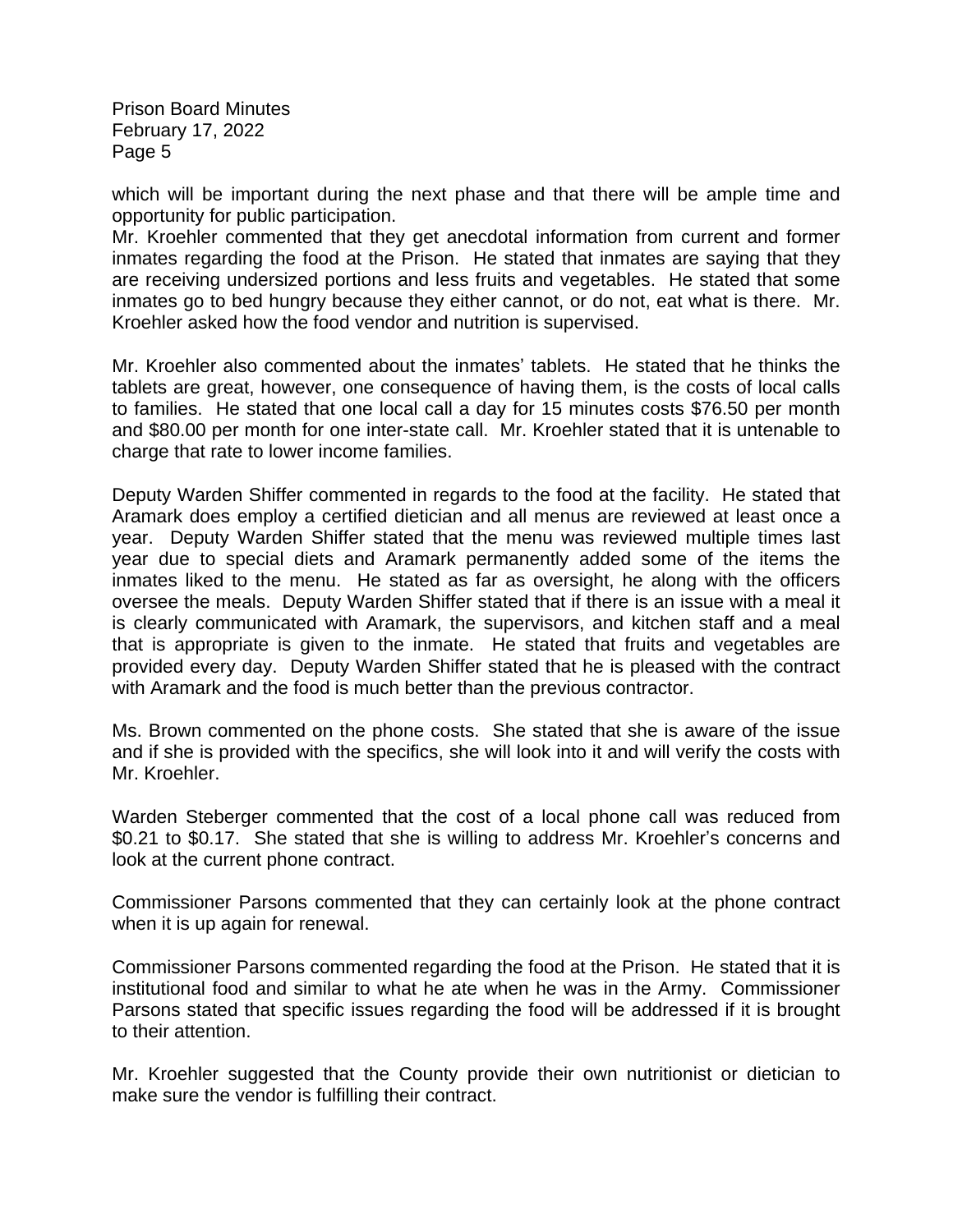Commissioner Parsons commented that the County does not have a dietician and it is ultimately Prison staff's job to ensure that any vendor is meeting the standards in the contract. He stated that they can discuss this issue with Deputy Warden Shiffer to make sure the vendor is meeting the standards within the contract.

Warden Steberger commented that PrimeCare has a dietician that reviews the menus per Title 37.

Mr. Fox reiterated the goals that Have A Heart listed in their report for the new facility.

Michelle Batt commented that she wanted to address another death that occurred recently. She stated that on February 2, 2022, John Choma posted secured bail for \$5,000 for a misdemeanor of a second degree retail theft. She stated that he was alleged to have stolen \$28 from Sheetz. Ms. Batt stated that Mr. Choma was incarcerated anywhere from 36-48 hours and was not receiving his medications for his chronic illnesses. She stated that she picked up Mr. Choma the evening of February 2, 2022, from the Prison and on the way back to his hotel they stopped at CVS to refill his 20 plus medications that he was not receiving at the Prison. Ms. Batt stated that she is requesting an investigation to look into whether he was given the opportunity to provide information regarding his prescription medications. She stated that Mr. Choma passed away five days after his release from the Prison. Ms. Batt stated that she is addressing this issue in hopes that it will spark some interest into looking into the matter. She stated that the Prison staff is in charge of the safe keeping and wellbeing of people in the County that are incarcerated at the Prison. Ms. Batt stated that her hope would be to use this incident to review bail practices in the County and to also ensure that everyone who is detained does not have their medical treatment disrupted.

President Judge Ashworth commented that Ms. Batt stated a lot of misinformation in this incident. He stated that Mr. Choma had eight outstanding warrants, five of them were due to failure to make any effort to pay outstanding prior matters, and three of them were for failure to appear. President Judge Ashworth stated that all the information he received from the Prison indicates that this individual was receiving all his medications and there was nothing to suggest that he did not receive any medications in which the Prison was aware. President Judge Ashworth stated that it is inappropriate to take federal issues that may exist elsewhere and apply them to Lancaster County without looking at the specifics. He stated that there are at least six or seven opportunities where people can address any bail issues that exist if they wish to address them. He stated oftentimes, people who are in jail receive the best health services that are provided at the Prison. President Judge Ashworth stated that having someone post bail is not always the best avenue immediately before services can be implemented. He stated that bail serves two purposes: the protection of the community and to ensure that people show up to court proceedings. President Judge Ashworth stated that in this situation it was proper bail, for Mr. Choma's long standing history of failure to appear. Because of his short stay, the Prison never had the opportunity to